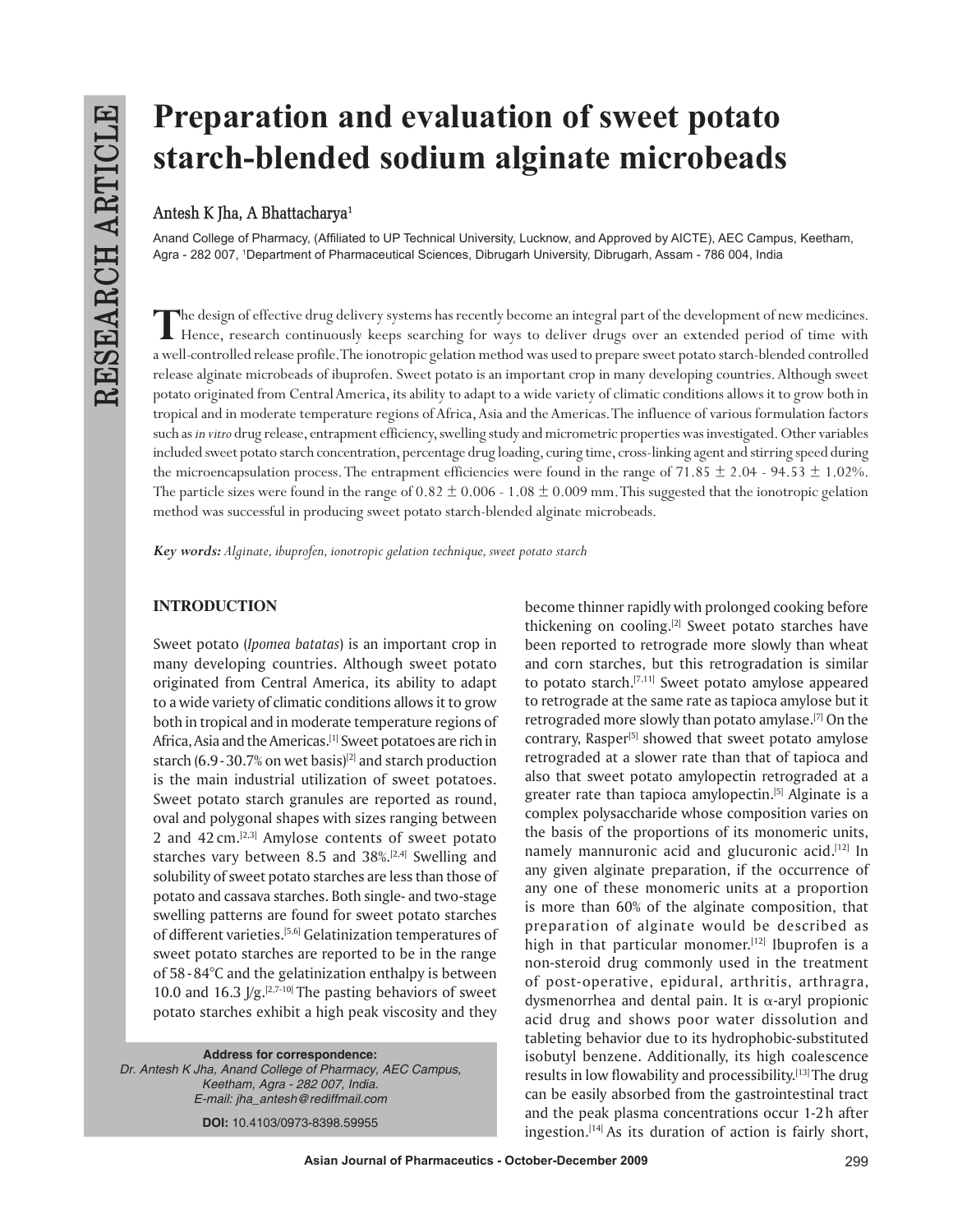repeated administration of the same single dose is necessary during 24 h.<sup>[15]</sup> In the last two decades, many studies have been undertaken to obtain controlled-release systems for ibuprofen, such as tablets.<sup>[16-18]</sup> gels,<sup>[19,20]</sup> osmotic pumps,<sup>[21]</sup> beads,[22] spherical crystal agglomerates,[23] microspheres and microcapsules<sup>[24-27]</sup> and nanoparticles.<sup>[28]</sup> However, serious burst release of ibuprofen was frequently reported.<sup>[29]</sup> In this study, a series of ibuprofen-loaded microspheres were prepared. It was expected to prolong ibuprofen release and reduce burst release through regulating the composition of the system.

# **MATERIALS AND METHODS**

#### **Materials**

Ibuprofen was obtained from Aristo Pharma Ltd. (Mumbai, India). Sweet potato was obtained from local village of Banaras Hindu University, Varanasi (India). Sodium alginate and sodium hydroxide were obtained from LOBA CHEMIE Pvt. Ltd. (Mumbai, India). Calcium chloride, barium chloride, potassium di-hydrogen orthophosphate and aluminum sulfate were obtained from RANKEM, Ranbaxy Fine Chemicals Ltd. (Delhi, India). Tween 80 and Span 80 were obtained from CDH Laboratories, Mumbai (India).

#### **Preparation of microbeads**

The ionotropic gelation technique was selected to prepare controlled-release ibuprofen-loaded microbeads due to its simplicity, low cost and its success with poor aqueous soluble drugs and the production of microbeads.[30] The microbeads were prepared by blending pre-gelatinized sweet potato flour with sodium alginate.<sup>[31]</sup> Sweet potato flour-sodium alginate solutions were prepared by mixing sodium alginate in a pre-gelatinized sweet potato slurry. Ibuprofen was added to the above solution and dispersed thoroughly by stirring on a magnetic stirrer for 15min. The resulting dispersion was added manually drop wise with a 10 ml syringe (needle) into 100 ml of calcium chloride solution (5, 8 and 12%) or barium chloride solution or aluminum sulfate solution by stirring with a mechanical stirrer. The beads were formed from the outside to the inside. A gelation time of 1h was allowed to complete the curing reaction and produce spherical and rigid microbeads. The beads so prepared were collected by decantation, washed with distilled water and dried for 6h, at room temperature, in sunlight and 10 h in a hot air oven at a temperature of 40°C.

#### **Particle size analysis**

The particle sizes of the prepared microbeads were determined using the optical microscopy method. It is the most direct method for size distribution measurement. The prepared microbeads were mounted in light liquid paraffin and the diameters of 100 particles were measured by means of an optical microscope equipped with a calibrated ocular micrometer. Then, the mean diameter was calculated.

#### **Entrapment efficiency**

About 30mg of accurately weighed drug-loaded microbeads were crushed in a glass mortar–pestle and added to 50ml of phosphate buffer, pH 7.4. The resulting mixture was stirred on a magnetic stirrer for 3h. Then, after the solution was filtered and 1ml of this solution was appropriately diluted using phosphate buffer, pH 7.4, and analyzed spectrophotometrically at 264 nm using a Hitachi U-2001 (Tokyo, Japan) UV-VIS spectrophotometer, the method was checked for precision and accuracy. The drug entrapment efficiency was calculated as per the following formula:

Entrapment efficiency  $(E) =$  (Practical drug content/ Theoretical drug content)  $\times$  100

### **Release study**

The drug release behavior of the microbeads was evaluated in phosphate buffer with a pH value 7.4. The paddle method (USP XXI) was used to conduct the dissolution tests and each experiment was performed in triplicate. The paddle position was set at 2.5cm from the bottom of the flask and the speed was adjusted to 50 rpm. The *in vitro* dissolution studies were carried out in 500 ml of phosphate buffer maintained at  $37 \pm 0.5^{\circ}$ C. Microbeads containing 30 mg of the drug were employed in each case. Aliquots of 5 ml were withdrawn and immediately replaced with 5 ml of the dissolution medium to maintain a constant volume of 900ml. The samples were taken at the following time intervals: 0.5, 1, 2, 3, 4, 5, 6, 7, 8, 9 and 10h, respectively. Stirring with the paddles was continued for up to 10 h and the speed was increased to 200rpm for the last 15min in order to estimate the 100% release point. The samples were filtered through a Whatman filter paper and the absorbance was determined at 264nm using a Hitachi-2001(Tokyo, Japan) UV-VIS spectrophotometer against an appropriate buffer as a blank.

#### **Stability study**

The drug-loaded microbeads were stored at various storage conditions (room temperature, 40°C) in an airtight container. The drug content of the drug-loaded microbeads was determined as described, at regular intervals of 0, 4, 8, 12, 16, 20, 24 and 28 days.

#### **RESULTS AND DISCUSSION**

# **The effects of various process and formulation parameters on the particle size and drug entrapment efficiency**

The effects of various process and formulation parameters on the particle size and entrapment efficiency of the prepared microbeads are shown in Tables 1 and 2. Ibuprofen-containing microbeads were in the size range of  $0.82 \pm 0.006$  -  $1.08 \pm 0.009$ . Ibuprofen-loading amount, stirring speed, curing time, polymer concentration and cross-linking agent seemed to affect the values of particle size. It was found that the particle size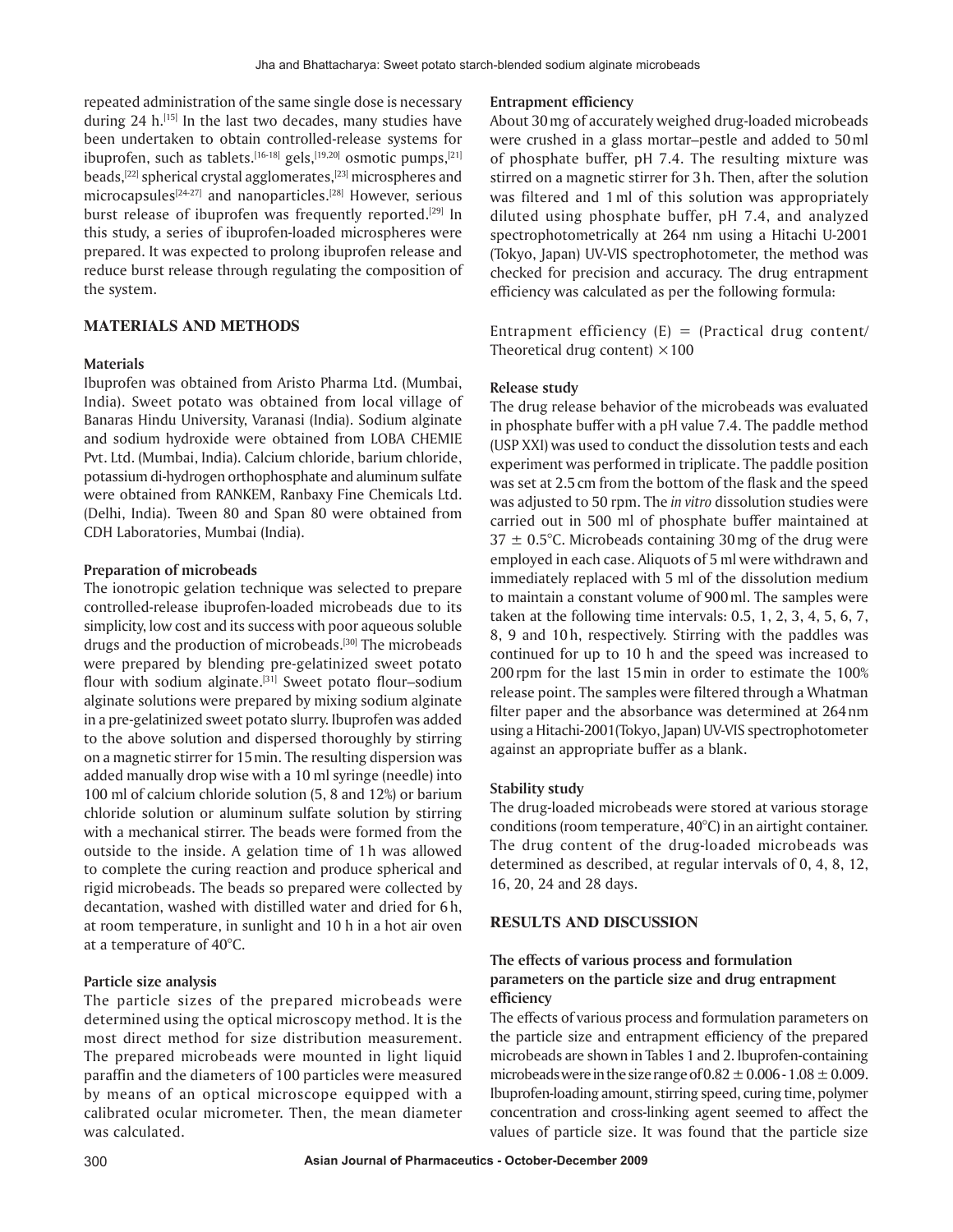| <b>Processing parameters</b> |                            |                                |                          |                                         |                                |                           |  |
|------------------------------|----------------------------|--------------------------------|--------------------------|-----------------------------------------|--------------------------------|---------------------------|--|
| <b>Formulation</b><br>code   | Sweet potato<br>flour (mg) | <b>Sodium</b><br>alginate (mg) | <b>Ibuprofen</b><br>(mg) | <b>Cross-linking</b><br>agent $(%$ w/v) | <b>Stirring</b><br>speed (rpm) | <b>Curing</b><br>time (h) |  |
| F <sub>1</sub>               | 100                        | 200                            | 100                      | $8*$                                    | 200                            |                           |  |
| F <sub>2</sub>               | 200                        | 200                            | 100                      | $8*$                                    | 200                            |                           |  |
| F <sub>3</sub>               | 100                        | 200                            | 50                       | $8*$                                    | 200                            |                           |  |
| F4                           | 100                        | 200                            | 150                      | $8*$                                    | 200                            |                           |  |
| F <sub>5</sub>               | 100                        | 200                            | 100                      | $5*$                                    | 200                            |                           |  |
| F <sub>6</sub>               | 100                        | 200                            | 100                      | $12*$                                   | 200                            |                           |  |
| F7                           | 100                        | 200                            | 100                      | $8**$                                   | 200                            |                           |  |
| F <sub>8</sub>               | 100                        | 200                            | 100                      | $8***$                                  | 200                            |                           |  |
| F <sub>9</sub>               | 100                        | 200                            | 100                      | $8*$                                    | 300                            |                           |  |
| F <sub>10</sub>              | 100                        | 200                            | 100                      | $8*$                                    | 200                            | 6                         |  |
| F <sub>11</sub>              | 100                        | 200                            | 100                      | $8*$                                    | 200                            | 12                        |  |

#### **Table 1: Formulation table**

\*Calcium chloride; \*\*Barium chloride; \*\*\*Aluminum sulfate

| Table 2: Effect of various processing parameters on |  |  |  |  |
|-----------------------------------------------------|--|--|--|--|
| the particle size and drug entrapment efficiency of |  |  |  |  |
| ibuprofen-loaded microbeads                         |  |  |  |  |

| <b>Formulation</b><br>code | Mean<br>particle size<br>$(mm \pm SD)$ | <b>Entrapment</b><br>efficiency (%)<br>$(± SD, n = 3)$ |  |
|----------------------------|----------------------------------------|--------------------------------------------------------|--|
| $F_{1}$                    | $0.88 \pm 0.006$                       | $88.36 \pm 1.07$                                       |  |
| F <sub>2</sub>             | $1.08 \pm 0.009$                       | $93.27 \pm 1.04$                                       |  |
| $F_{3}$                    | $0.82 \pm 0.006$                       | $94.53 \pm 1.02$                                       |  |
| F <sub>4</sub>             | $0.94 \pm 0.014$                       | $81.18 \pm 1.19$                                       |  |
| $F_{5}$                    | $0.82 \pm 0.006$                       | $81.94 \pm 2.07$                                       |  |
| $F_6$                      | $0.94 \pm 0.008$                       | $88.25 \pm 1.16$                                       |  |
| F <sub>7</sub>             | $0.82 \pm 0.006$                       | $88.88 \pm 1.21$                                       |  |
| $F_{\rm 8}$                | $0.82 \pm 0.009$                       | $71.85 \pm 2.04$                                       |  |
| $F_{\rm g}$                | $0.86 \pm 0.012$                       | $85.09 \pm 1.35$                                       |  |
| $\mathsf{F}_{_{10}}$       | $0.82 \pm 0.014$                       | $84.01 \pm 1.84$                                       |  |
| $F_{11}$                   | $0.98 \pm 0.006$                       | $86.35 \pm 2.08$                                       |  |
| $\mathsf{F}_{_{12}}$       | $1.04 \pm 0.014$                       | $85.54 \pm 0.77$                                       |  |

increased significantly by increasing ibuprofen loading. When the ibuprofen loading was high, the proportion of larger particle formed was also high. The viscosity of the polymer solution at such high drug loading was very high and was responsible for the formation of large microbeads. The size of the prepared microbeads could easily be controlled by varying the stirring speed of the system and the concentration of the sweet potato flour to the aqueous medium. At low stirring speed (200rpm), the mean particle diameter of the prepared microbeads increased significantly. At a stirring speed of 300rpm (also 400rpm), the particle changed to a lesser extent. At this higher stirring speed, a vigorous, uniform, increased mechanical shear might have resulted. This suggests that the size of the droplets formed during microencapsulation might, therefore, be closely related to the size of the final microbeads, which increased significantly by decreasing the stirring speed. The increase in the concentration of the cross-linking solution has shown microbeads with a larger particle diameter. This appears to result from the incorporation of a higher

amount of the non-shrinkable solids to the polymer skeleton. Furthermore, the viscosity of the polymer solution significantly affected the microbead size distribution. The smallest microbeads were produced when sweet potato flour was used at a low concentration. Low polymer concentration resulted in decreased inner-phase viscosity, which might efficiently promote the break-up of the coacervate droplets and prevent coalescence. The entrapment efficiencies were found in the range of 71.85  $\pm$  2.04 - 94.53  $\pm$  1.02% for ibuprofen-containing microbeads. Good entrapment efficiency was achieved by increasing the polymer concentration. Evaluation of the variation of the polymer concentration showed that ibuprofen was highly entrapped when the polymer concentration was high. A reduction in curing time and stirring speed showed improved entrapment efficiency. The small particle size of the microbeads showed lower entrapment efficiency when compared with the big particle size of the microbeads. The entrapment efficiency was related to the particle size of the ibuprofen-loaded microbeads. On the other hand, the entrapment efficiencies were determined to increase as their mean particle sizes increased. Barium chloride, as a cross-linking agent, was found to improve the drug load. Furthermore, aluminum sulfate, as a cross-linking agent, was found to decrease the drug load as it produced porous microbeads than that of calcium chloride as a cross-linking agent.

#### **Release study**

The release pattern observed, as shown in Figures 1 and 2, was biphasic, as characterized by an initial burst effect followed by slow release. Microbeads with smaller diameters showed higher percentages of drug release than bigger particles. The higher and faster drug release displayed by the microbeads with a smaller diameter could be attributed to the decrease of sweet potato flour–sodium alginate matrix density related to the increase in porosity. The smallest-sized microbeads presented a very fast release rate. As the polymer concentration of the prepared microbeads increased, the release rate was decreased. An inverse relationship was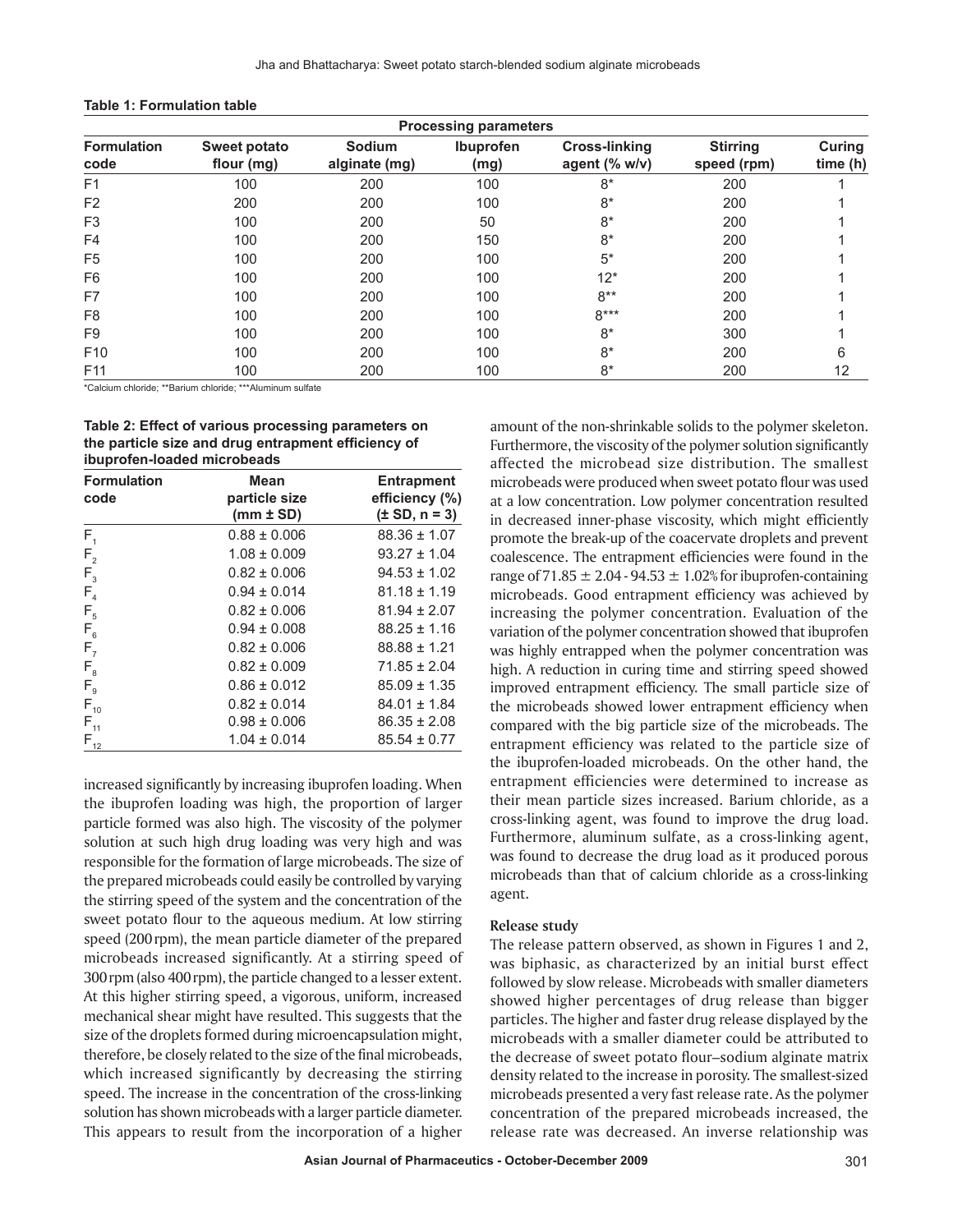

Figure 1: Effect of amount of drug and polymer concentration and concentration of the cross-linking agent

observed between the polymer concentration and the drug release from the prepared microbeads. The drug release from microbeads prepared at lower drug–polymer ratios was faster than that of microbeads prepared at higher drug–polymer ratios because of the small size of the microbeads, which produced a larger surface area for faster drug release. This finding is consistent with the general rule (i.e., small size of microspheres provides larger surface area for faster drug release). It was found that aluminum sulfate, as a cross-linking agent, produced a very irregular and non-reproducible release pattern and therefore could not be utilized for the preparation of the sustained release microbeads but calcium chloride, as a cross-linking agent, produced a regular and reproducible release pattern. Therefore, it could be utilized for the preparation of sustained release microbeads. As the concentration of calcium chloride increased, the release rate decreased. Here also, an inverse relationship was observed between the concentration of cross-linking agent (calcium chloride) and drug release from the prepared microbeads. It was also found that as the curing time of the prepared microbeads increased, the release rate decreased. Around 25% of the drug was found to be released in the first 30min. This result could be due to the loosely bound surface-embedded drug. The subsequent slow release may be because of the release medium being diffused into the polymer matrix, whereby the drug may have diffused out of the microbeads. All these results indicate that release of ibuprofen from sweet potato flour-blended sodium alginate microbeads can be controlled by varying the drug–polymer ratio, polymer concentration, curing time and concentration of the cross-linking agent.

#### **Stability study**

Table 3 showed results of drug content for drug-loaded microbeads  $(F_{11})$  at various storage conditions for a period of 28 days. As described in the table, there was no significant change in the drug content of drug-loaded microbeads, stored at room temperature, room temperature and 40°C after 28 days of study.



**Figure 2:** Effect of different cross-linking agents, stirring speed and curing time

**Table 3: Stability study data of ibuprofen-loaded microbeads at various temperatures**

| Days | Drug entrapment<br>efficiency at room<br>temperature (°C) | Drug entrapment<br>efficiency at<br>$40^{\circ}$ C |
|------|-----------------------------------------------------------|----------------------------------------------------|
| 0    | $88.25 \pm 1.09$                                          | $88.22 \pm 1.02$                                   |
| 4    | $88.23 \pm 2.09$                                          | $88.19 \pm 1.71$                                   |
| 8    | $88.21 \pm 2.17$                                          | $88.07 \pm 2.18$                                   |
| 12   | $88.18 \pm 2.09$                                          | $88.07 \pm 2.06$                                   |
| 16   | $88.07 \pm 1.09$                                          | $88.04 \pm 1.31$                                   |
| 20   | $88.03 \pm 1.32$                                          | $87.93 \pm 2.01$                                   |
| 24   | $87.97 \pm 3.32$                                          | $87.95 \pm 2.07$                                   |
| 28   | $87.71 \pm 1.03$                                          | $87.85 \pm 1.01$                                   |

## **CONCLUSION**

In conclusion, the present study reveals the characteristics of ibuprofen-loaded sweet potato flour–alginate microbead formulations. The ionotropic gelation can be used in producing ibuprofen-loaded sweet potato flour-blended alginate microbeads. The formulation variables, drug loading, polymer concentration, cross-linking agents, stirring speed and curing time influenced the mean particle size, entrapment efficiency and *in vitro* drug release characteristics of the prepared microbeads. The entrapment efficiencies were not affected when subjected to different stability conditions. The data suggest that sweet potato flour is a potentially useful natural material for making controlled release ibuprofen-loaded microbeads by the ionotropic gelation technique.

#### **REFERENCES**

- 1. Woolfe JA. Sweet potato: An untapped food resource. Cambridge: Cambridge University Press; 1992. p. 1-5.
- 2. Tian SJ, Rickard JE, Blanshard JM. Physicochemical properties of sweet potato starch. J Sci Food Agr 1991;57:459-91.
- 3. Hoover R. Composition, molecular structure, and physicochemical properties of tuber and root starches: A review. Carbohydrate Polymer 2001;45:253-67.